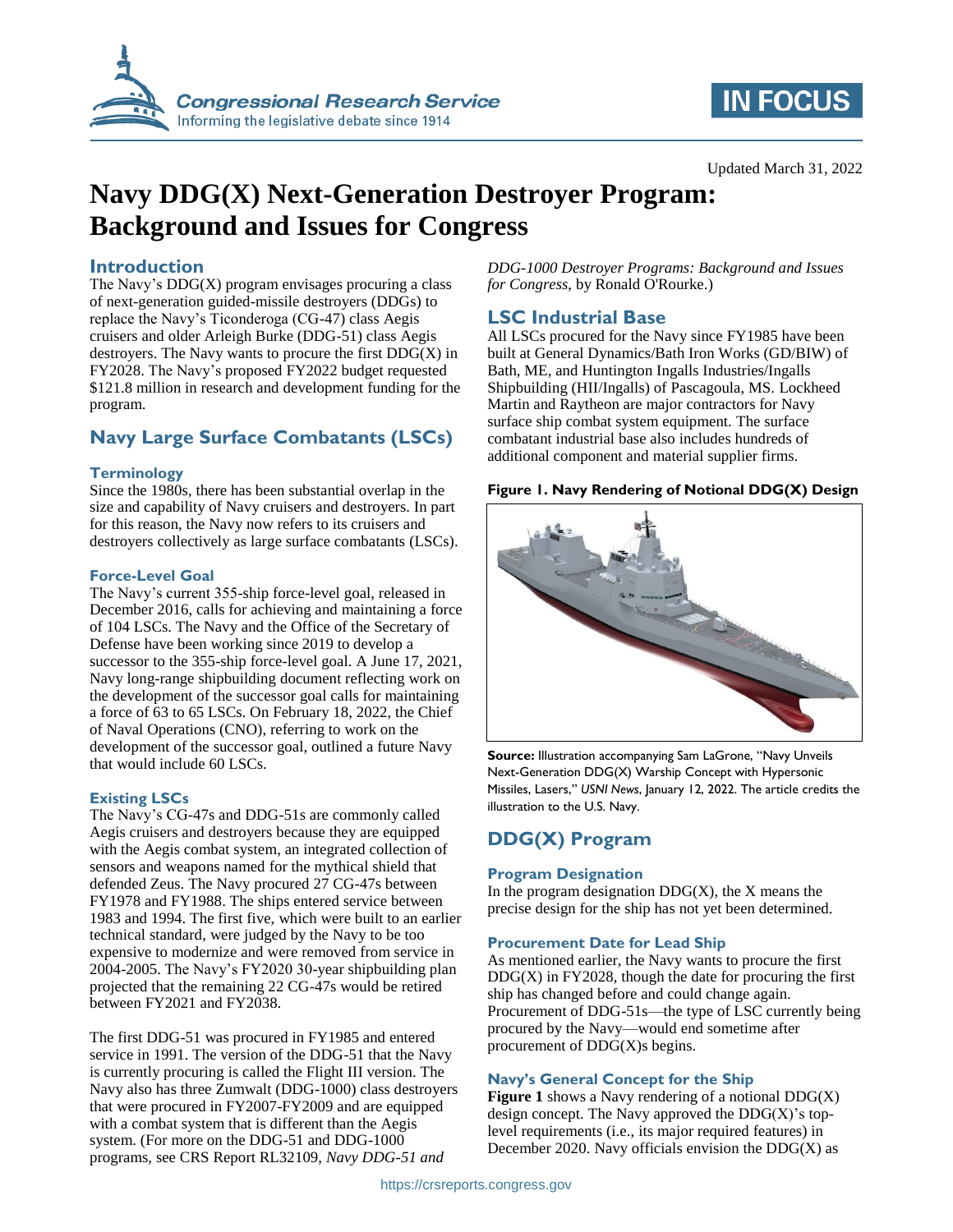being larger than the 9,700-ton Flight III DDG-51 design, but smaller than the 15,700-ton DDG-1000 design. A  $DDG(X)$  design midway in displacement between the DDG-51 and DDG-1000 designs would displace about 12,700 tons, but the  $DDG(X)$ 's displacement could turn out to be less than or more than 12,700 tons. The Navy envisages the  $DDG(X)$  as having (1) an integrated propulsion system (IPS) that incorporates lessons from the DDG-1000 IPS and the Navy's new Columbia-class ballistic missile submarine; (2) initially, combat system equipment similar to that installed on the Flight III DDG-51; and (3) more weapon capacity than the Flight III DDG-51. The Navy states that the  $DDG(X)$  would

integrate non-developmental systems into a new hull design that incorporates platform flexibility and the space, weight, power and cooling (SWAP-C) to meet future combatant force capability/system requirements that are not achievable without the new hull design. The  $DDG(X)$  platform will have the flexibility to rapidly and affordably upgrade to future warfighting systems when they become available as well as have improved range and fuel efficiency for increased operational flexibility and decreased demand on the logistics force.

(Source: *Department of Defense Fiscal Year (FY) 2022 Budget Estimates, Navy, Justification Book, Volume 2 of 5, Research, Development, Test & Evaluation, Navy*, May 2021, p. 479.)

#### **Potential Procurement Quantities**

The Navy has not specified how many  $DDG(X)$ s it wants to procure. Procuring 11 would provide one for each of the Navy's 11 aircraft carriers. Procuring 22 would provide one-for-one replacements for the 22 CG-47s. Procuring additional  $DDG(X)$ s to replace older  $DDG-51s$  would result in a larger total procurement quantity.

#### **Potential Unit Procurement Cost**

The first  $DDG(X)$  would be considerably more expensive to procure than follow-on DDG(X)s because its procurement cost would incorporate most or all of the detailed design and nonrecurring engineering (DD/NRE) costs for the class. (It is a traditional Navy budgeting practice for the procurement cost of the lead ship in a class to incorporate most or all of the DD/NRE costs for the class.)

In constant FY2019 dollars, the Navy wants the first  $DDG(X)$  to have a procurement cost of \$3.5 billion to \$4.0 billion, and for the  $10<sup>th</sup>$  ship in the class to have a procurement cost of \$2.1 billion to \$2.5 billion. An April 2021 Congressional Budget Office (CBO) report estimates the average procurement cost of the  $DDG(X)$  at \$2.9 billion in constant FY2021 dollars. By way of comparison, the Flight III DDG-51's current procurement is about \$2.0 billion.

#### **Issues for Congress**

Issues for Congress regarding the DDG(X) program include the following: (1) whether the Navy has accurately identified the  $DDG(X)$ 's required operational capabilities and estimated procurement cost;  $(2)$  the DDG(X) program's potential total procurement quantity and annual procurement rate; (3) the number of shipbuilders to be used in building  $DDG(X)s$ ; (4) the Navy's plan for maturing new technologies for the  $DDG(X)$ ; and (5) the Navy's plan for transitioning from DDG-51 procurement to  $DDG(X)$ procurement, and the potential impact of that transition on shipbuilders and supplier firms. For further discussion of the final issue, see CRS Report RL32109, *Navy DDG-51 and DDG-1000 Destroyer Programs: Background and Issues for Congress*, by Ronald O'Rourke.

### **FY2022 Funding Request and Congressional Action**

The Navy's proposed FY2022 budget requested \$121.8 million in research and development funding for the program, including \$79.7 million in Project 0411 (DDG[X] Concept Development) within Program Element (PE) 0603564N (Ship Preliminary Design & Feasibility Studies), which is line 47 in the Navy's FY2022 research and development account, and \$42.1 million for "DDG(X) Power & Propulsion Risk Mitigation & Demonstration," which forms part of Project 2471 (Integrated Power Systems [IPS]) within PE 0603573N (Advanced Surface Machinery Systems), which is line 49 in the Navy's FY2022 research and development account.

The joint explanatory statement for the FY2022 National Defense Authorization Act (S. 1605/P.L. 117-81 of December 27, 2021) recommends approving the Navy's research and development funding requests for the DDG(X) program. Section 221 directs the Navy to commence a landbased test program for the  $DDG(X)$  engineering plant during the program's detailed design period and prior to the construction start date of the lead ship.

The FY2022 DOD Appropriations Act (H.R. 2471/P.L. 117-103 of March 15, 2022) reduced the Navy's funding request for Project 0411 within line 47 by \$71.7 million for "design and analysis and program management growth early to need," and the Navy's funding request for Project 2471 within line 49 by \$13.2 million for "power and energy systems product development prior year carryover" (\$0.5) million) and "DDG $(X)$  power and propulsion risk mitigation and demonstration excess to need" (\$12.7) million).

**Ronald O'Rourke**, Specialist in Naval Affairs

**IF11679**